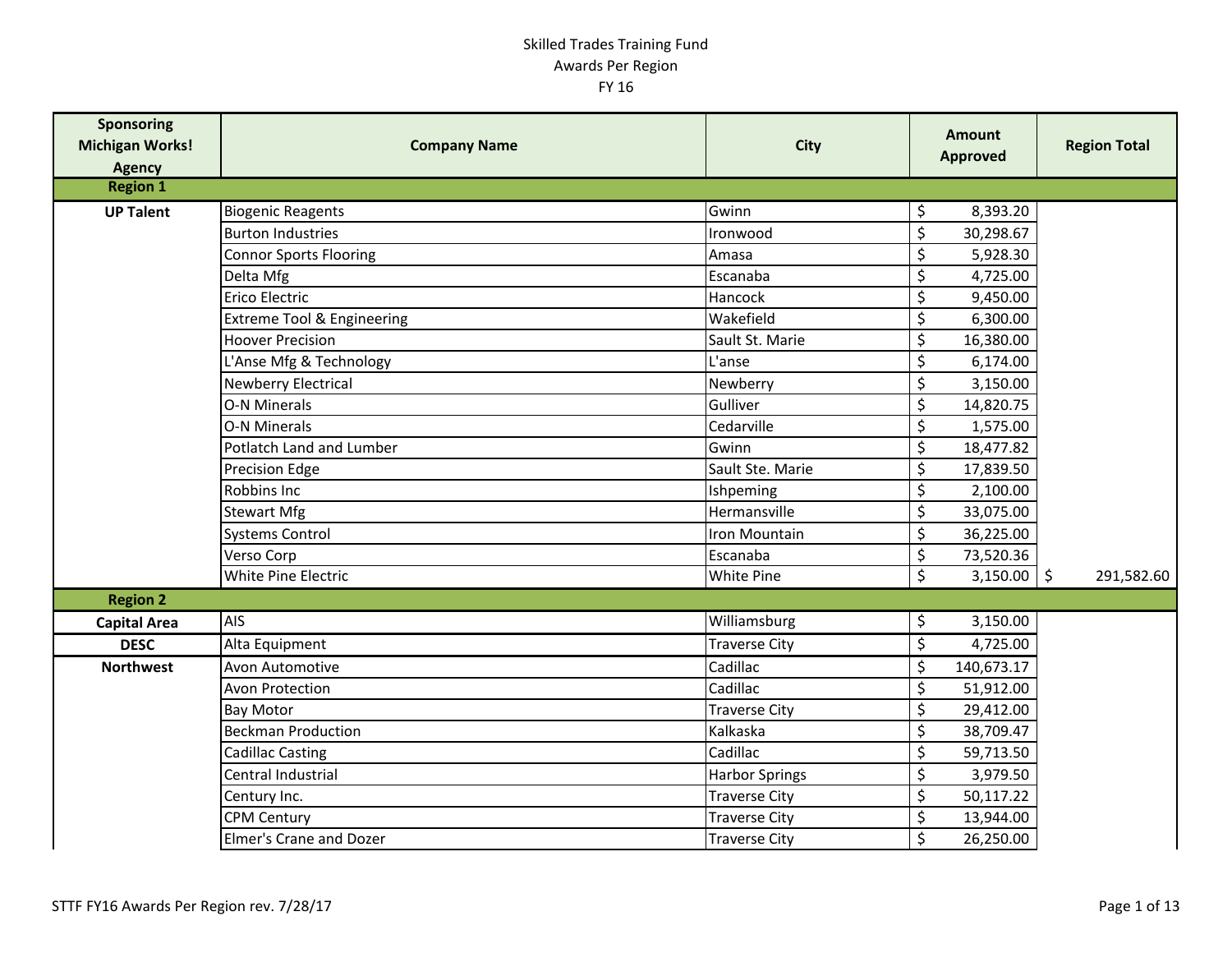|                  | <b>Elmer's Crane and Dozer</b>   | <b>Traverse City</b>  | \$<br>14,051.10       |            |
|------------------|----------------------------------|-----------------------|-----------------------|------------|
|                  | FIAMM Tech.                      | Cadillac              | \$<br>30,323.13       |            |
|                  | FIAMM Tech.                      | Cadillac              | \$<br>49,284.90       |            |
|                  | <b>Hayes Manufacturing</b>       | <b>Fife Lake</b>      | \$<br>9,450.00        |            |
|                  | Jervis Webb                      | <b>Harbor Springs</b> | \$<br>21,065.80       |            |
|                  | Kalkaska Screw Company           | Kalkaska              | \$<br>4,009.95        |            |
|                  | Lear Corporation                 | <b>Traverse City</b>  | \$<br>3,879.75        |            |
|                  | Munson Hospital                  | <b>Traverse City</b>  | \$<br>121,208.85      |            |
|                  | OneUpWeb                         | <b>Traverse City</b>  | \$<br>3,018.75        |            |
|                  | Packaging Corp                   | Filer City            | \$<br>30,334.50       |            |
|                  | <b>Rec Boat Holdings</b>         | Cadillac              | \$<br>61,025.32       |            |
|                  | <b>Rexair LLC</b>                | Cadillac              | \$<br>26,125.05       |            |
|                  | Saber Tool                       | Cadillac              | \$<br>4,987.50        |            |
|                  | <b>Shanty Creek</b>              | <b>Bellaire</b>       | \$<br>18,480.00       |            |
|                  | <b>Shoreline Power Services</b>  | Williamsburg          | \$<br>12,600.00       |            |
|                  | <b>Sleeping Bear Apiaries</b>    | Beulah                | \$<br>18,789.70       |            |
|                  | Strata Design                    | <b>Traverse City</b>  | \$<br>4,725.00        |            |
|                  | Top Line Electric                | <b>Traverse City</b>  | \$<br>15,750.00       |            |
|                  | Van Dam Ent.                     | <b>Boyne City</b>     | \$<br>7,350.00        |            |
|                  | Wexford Com.C.U                  | Cadillac              | \$<br>9,765.00        |            |
| <b>Oakland</b>   | Lexamar                          | <b>Boyne City</b>     | \$<br>$102,053.49$ \$ | 990,863.65 |
| <b>Region 3</b>  |                                  |                       |                       |            |
| <b>Northeast</b> | Alpena Diesel                    | Alpena                | \$<br>6,300.00        |            |
|                  | Alpena Regional                  | Alpena                | \$<br>5,452.65        |            |
|                  | <b>Besser</b>                    | Alpena                | \$<br>10,880.10       |            |
|                  | Cadillac Products                | <b>Rogers City</b>    | \$<br>51,996.00       |            |
|                  | Doyle Roofing                    | Cheboygan             | \$<br>12,048.73       |            |
|                  | <b>HB Carbide</b>                | Lewiston              | \$<br>19,099.50       |            |
|                  | Holiday Inn Express              | Mackinaw City         | \$<br>12,285.00       |            |
|                  | <b>Industrial Arts Institute</b> | Onaway                | \$<br>3,990.00        |            |
|                  | <b>LINK Industries</b>           | <b>Indian River</b>   | \$<br>13,172.25       |            |
|                  | Morrish Wallace                  | Cheboygan             | \$<br>16,741.20       |            |
|                  | <b>O-N Minerals</b>              | Rogers City           | \$<br>28,715.32       |            |
|                  | <b>Panel Processing</b>          | Alpena                | \$<br>11,077.50       |            |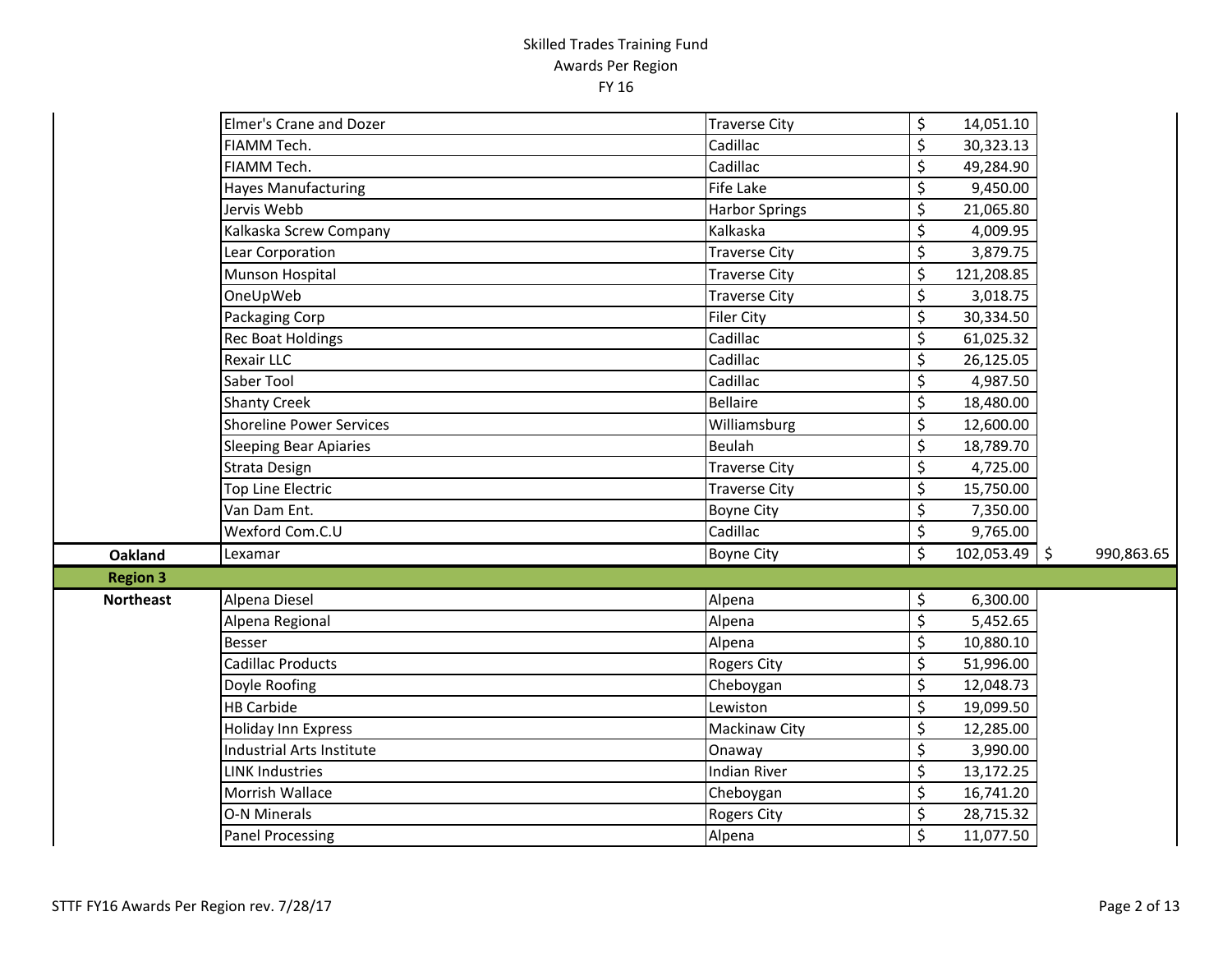|                             | Prell                          | Alpena               | \$                       | 345.45                    |            |
|-----------------------------|--------------------------------|----------------------|--------------------------|---------------------------|------------|
|                             | R.S. Scott                     | Alpena               | \$                       | 1,575.00                  |            |
|                             | <b>Sklarczyk Seed Farm LLC</b> | Johannesburg         | $\zeta$                  | 29,899.80                 |            |
|                             | World of Floors                | Grayling             | \$                       | 2,940.00                  |            |
| <b>Region 7B</b>            | Griffin Beverage               | <b>West Branch</b>   | \$                       | 3,150.00                  |            |
|                             | LAY                            | <b>West Branch</b>   | \$                       | 2,509.50                  |            |
|                             | <b>Tawas Plating</b>           | Tawas                | $\overline{\mathcal{S}}$ | $\overline{31,465.30}$ \$ | 263,643.29 |
| <b>Region 4</b>             |                                |                      |                          |                           |            |
| <b>Capital Area</b>         | <b>AIS</b>                     | <b>Grand Rapids</b>  | \$                       | 4,725.00                  |            |
|                             | Franklin Energy                | <b>Grand Rapids</b>  | \$                       | 288.75                    |            |
|                             | Sandmold                       | Newaygo              | \$                       | 16,742.25                 |            |
| <b>DESC</b>                 | Alta Equipment                 | Kentwood             | \$                       | 3,234.00                  |            |
|                             | Alta Equipment                 | Muskegon             | $\overline{\mathcal{S}}$ | 1,575.00                  |            |
| <b>Northeast</b>            | <b>Holland Panel</b>           | Holland              | $\overline{\mathcal{S}}$ | 10,368.75                 |            |
| <b>Southeast Michigan</b>   |                                |                      |                          |                           |            |
| <b>Community Alliance</b>   |                                |                      |                          |                           |            |
| (SEMCA)                     | <b>Magna Mirrors</b>           | Holland              | \$                       | 63,044.66                 |            |
|                             |                                |                      |                          |                           |            |
|                             | <b>Magna Mirrors</b>           | Alto                 | \$                       | 75,174.75                 |            |
| <b>West Central</b>         | Arbre Farms                    | Walkerville          | \$                       | 8,820.00                  |            |
|                             | FloraCraft                     | Ludington            | \$                       | 51,036.30                 |            |
|                             | General Mills - Yoplait        | <b>Reed City</b>     | $\zeta$                  | 74,025.00                 |            |
|                             | Logic Plus                     | <b>Reed City</b>     | $\overline{\mathcal{S}}$ | 4,195.80                  |            |
|                             | <b>Metalworks</b>              | Ludington            | \$                       | 161,385.00                |            |
|                             | Northern Precision             | Leroy                | $\zeta$                  | 5,332.95                  |            |
|                             | Ventra Evart                   | Evart                | $\overline{\mathcal{S}}$ | 13,440.00                 |            |
| <b>West Michigan Works!</b> |                                |                      |                          |                           |            |
|                             | Plasan Carbon                  | Walker               | \$                       | 238,665.00                |            |
|                             | Able Mfg                       | <b>Grand Rapids</b>  | \$                       | 1,995.00                  |            |
|                             | <b>Action Mold</b>             | <b>Grand Rapids</b>  | \$                       | 9,496.20                  |            |
|                             | <b>Advanced Tooling</b>        | <b>Comstock Park</b> | \$                       | 10,631.25                 |            |
|                             | <b>Agape Plastics</b>          | <b>Grand Rapids</b>  | $\zeta$                  | 11,025.00                 |            |
|                             | <b>Alliance CNC Cutter</b>     | Kentwood             | \$                       | 28,350.00                 |            |
|                             | Alto Precision                 | <b>Grand Rapids</b>  | \$                       | 3,150.00                  |            |
|                             |                                |                      |                          |                           |            |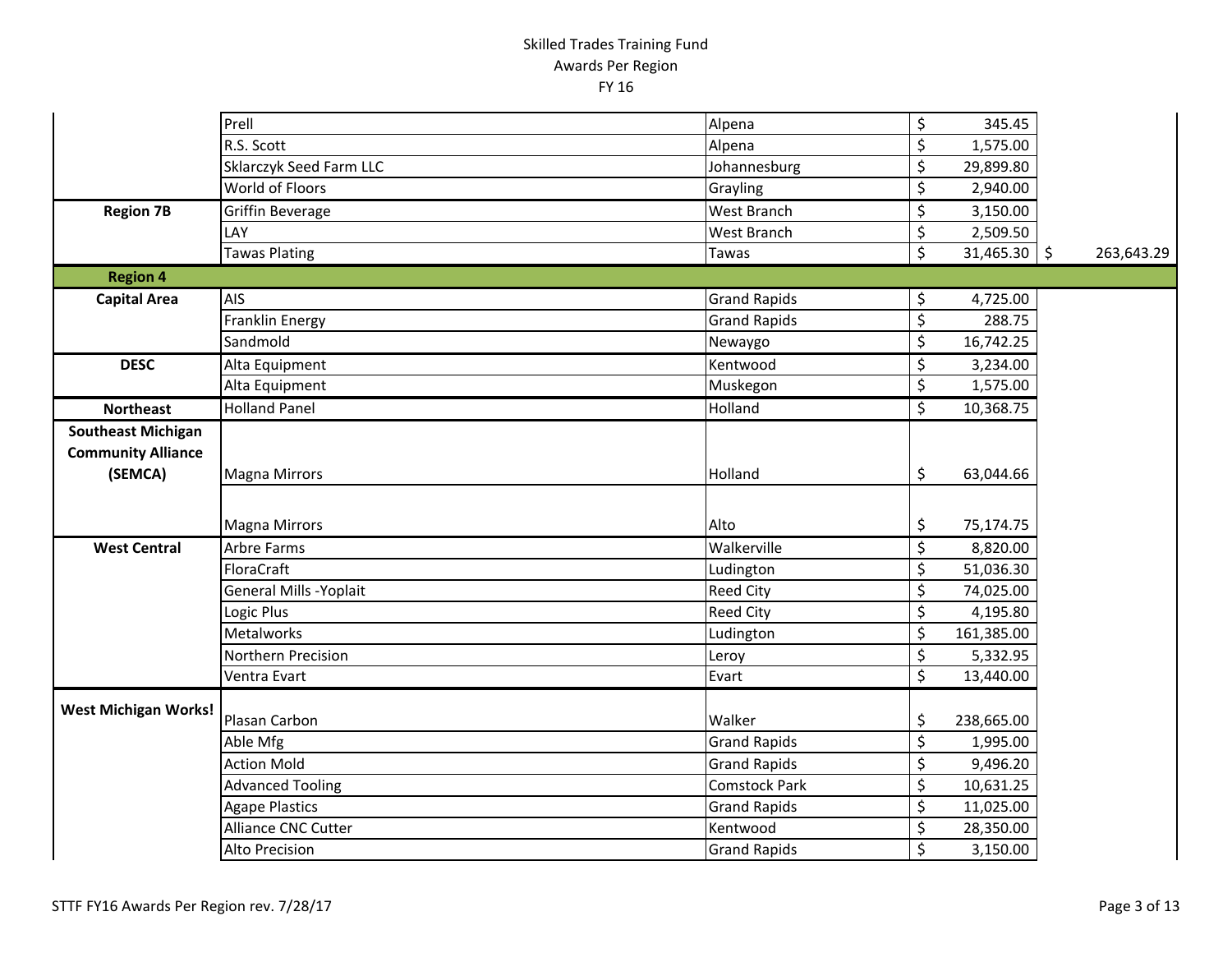| <b>Anderson Global</b>             | Muskegon             | \$<br>43,421.31                       |
|------------------------------------|----------------------|---------------------------------------|
| <b>ArtiFlex</b>                    | <b>Grand Rapids</b>  | \$<br>26,586.00                       |
| <b>Autocam Precision</b>           | Kentwood             | \$<br>46,134.38                       |
| <b>Baumann Tool</b>                | Zeeland              | \$<br>1,575.00                        |
| <b>Belmont Engineered Plastics</b> | Belmont              | \$<br>17,019.45                       |
| <b>Buist Electric</b>              | <b>Byron Center</b>  | \$<br>63,000.00                       |
| Butterball                         | <b>Grand Rapids</b>  | \$<br>63,080.11                       |
| Carter Mfg                         | <b>Grand Haven</b>   | \$<br>53,237.66                       |
| Centerline Eng                     | <b>Comstock Park</b> | \$<br>24,675.00                       |
| <b>CG Automation</b>               | Comstock Park        | \$<br>16,012.50                       |
| Challenge MFG                      | Holland              | \$<br>61,818.75                       |
| <b>Challenge MFG</b>               | Walker               | \$<br>56,700.00                       |
| Cherry Health                      | <b>Grand Rapids</b>  | \$<br>124,709.13                      |
| Commercial Tool & Die              | <b>Comstock Park</b> | \$<br>51,743.48                       |
| Competition Eng                    | Marne                | $\overline{\xi}$<br>5,964.00          |
| <b>Corvac Composites</b>           | Kentwood             | $\overline{\mathcal{L}}$<br>18,742.50 |
| <b>Custom Profile</b>              | <b>Grand Rapids</b>  | \$<br>55,020.00                       |
| DeWys Manufacturing, Inc           | Marne                | \$<br>19,368.30                       |
| Die Cad Group                      | <b>Grand Rapids</b>  | \$<br>27,335.00                       |
| Digital Tool & Die                 | Grandville           | \$<br>12,600.00                       |
| Disher                             | Zeeland              | \$<br>19,730.55                       |
| Eagle Alloy                        | Muskegon             | \$<br>14,506.80                       |
| Eclipse                            | Wayland              | \$<br>6,473.25                        |
| <b>Emerald Corp</b>                | <b>Grand Rapids</b>  | \$<br>27,452.25                       |
| Enterprise Tool & Die              | Grandville           | \$<br>14,175.00                       |
| <b>Federal Mogul</b>               | Greenville           | \$<br>33,075.00                       |
| <b>Firstronic LLC</b>              | <b>Grand Rapids</b>  | \$<br>67,567.50                       |
| <b>Fleet Engineers</b>             | Muskegon             | \$<br>102,658.50                      |
| Flextronics                        | Coopersville         | \$<br>12,957.00                       |
| <b>Founders Brewing Co</b>         | <b>Grand Rapids</b>  | \$<br>36,254.40                       |
| <b>General Die</b>                 | <b>Grand Rapids</b>  | \$<br>4,725.00                        |
| <b>Genzink Steel</b>               | Holland              | \$<br>101,115.00                      |
| <b>Grand Rapids Control</b>        | Rockford             | \$<br>17,612.70                       |
| <b>Grand Rapids Plastics</b>       | <b>Grand Rapids</b>  | \$<br>33,757.50                       |
| <b>Hadley Products</b>             | Grandville           | \$<br>24,211.95                       |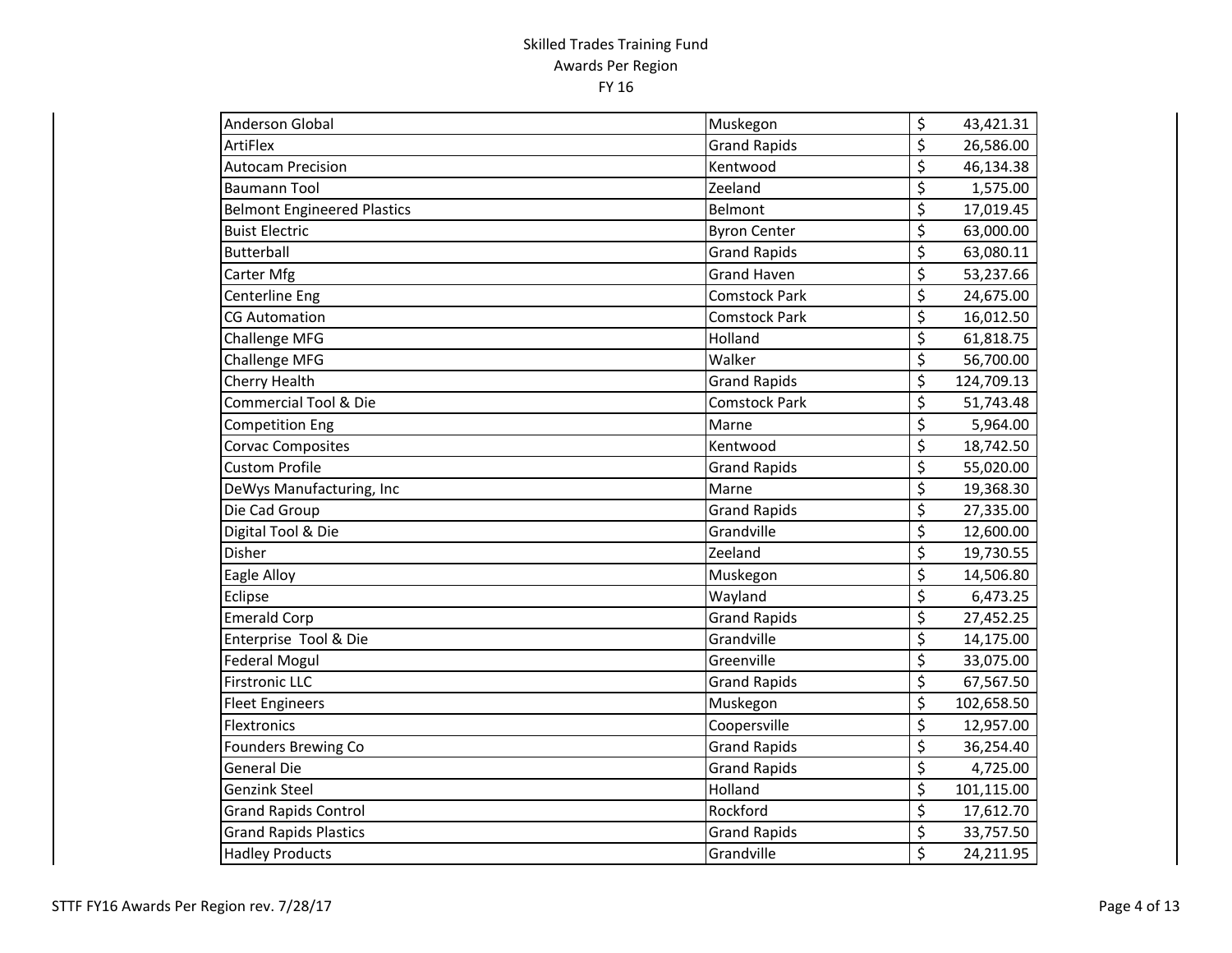| Hilite International               | Whitehall           | \$               | 57,416.76  |
|------------------------------------|---------------------|------------------|------------|
| <b>Hope Network</b>                | <b>Grand Rapids</b> | \$               | 14,175.00  |
| Inontime                           | Zeeland             | \$               | 3,150.00   |
| <b>Irwin Seating</b>               | <b>Grand Rapids</b> | \$               | 25,200.00  |
| <b>J &amp; M</b>                   | Muskegon            | \$               | 29,068.19  |
| <b>JOST International</b>          | <b>Grand Haven</b>  | \$               | 46,163.33  |
| Koops                              | Holland             | \$               | 34,039.36  |
| Mahle                              | Belmont             | \$               | 2,913.75   |
| Mark-Maker                         | Wyoming             | \$               | 6,300.00   |
| <b>Marshall Plastics Film</b>      | Martin              | \$               | 21,000.00  |
| <b>Material Transfer</b>           | Allegan             | \$               | 6,300.00   |
| Medbio Inc                         | <b>Grand Rapids</b> | \$               | 15,587.25  |
| Mercy Health                       | <b>Grand Rapids</b> | \$               | 122,934.00 |
| <b>Mercy Health Partners</b>       | Muskegon            | \$               | 58,375.80  |
| Meridian                           | <b>Spring Lake</b>  | \$               | 86,271.01  |
| Mico Industries                    | Wyoming             | \$               | 11,626.65  |
| Middleville Tool                   | Middleville         | $\overline{\xi}$ | 10,363.50  |
| <b>Motion Dynamics Corporation</b> | Fruitport           | \$               | 15,523.20  |
| <b>Motion Dynamics Corporation</b> | Fruitport           | \$               | 4,896.73   |
| Notions                            | <b>Grand Rapids</b> | \$               | 115,362.42 |
| NPR of America, Inc                | <b>Grand Haven</b>  | \$               | 119,999.25 |
| Nu-Wool                            | Jenison             | \$               | 7,129.50   |
| Perrigo Allegan                    | Allegan             | \$               | 32,412.46  |
| Perrigo Holland                    | Holland             | \$               | 12,600.00  |
| Plasan North                       | Walker              | \$               | 31,500.00  |
| Port City Group                    | Muskegon            | \$               | 89,256.30  |
| Price Walgren(George Koch Sons)    | Caledonia           | \$               | 15,403.50  |
| Ranger Die                         | Coopersville        | \$               | 23,614.50  |
| Ranir LLC                          | <b>Grand Rapids</b> | \$               | 44,562.00  |
| Robb Machine                       | Wyoming             | \$               | 6,300.00   |
| Shape Corp                         | <b>Grand Haven</b>  | \$               | 51,922.50  |
| Spectrum Health                    | <b>Grand Rapids</b> | \$               | 23,331.00  |
| Spectrum Industries                | <b>Grand Rapids</b> | \$               | 40,162.50  |
| Stampede                           | Wayland             | \$               | 37,758.00  |
| Steeplechase                       | Lakeview            | \$               | 50,400.00  |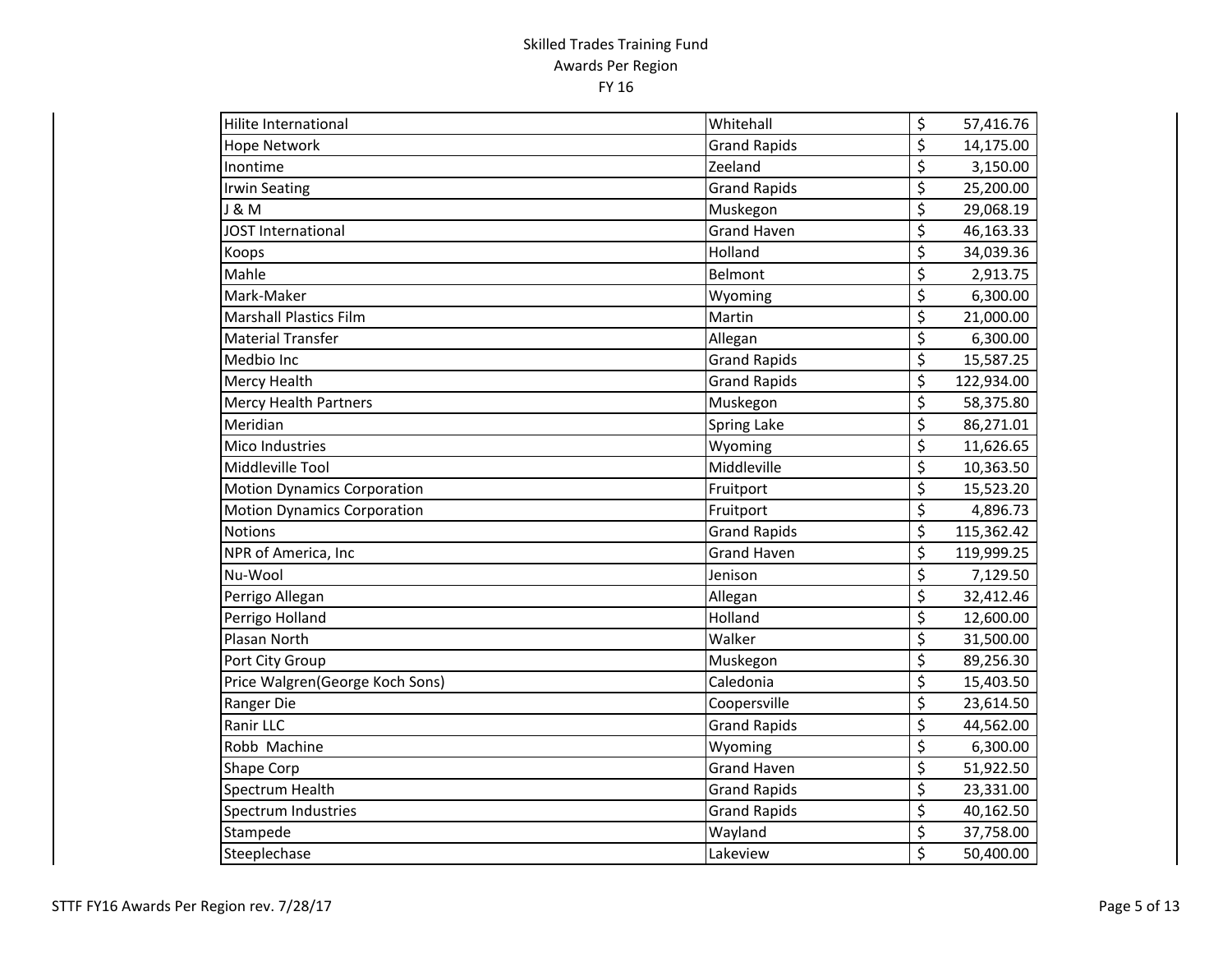|                           | Swoboda                    | Kentwood            | \$<br>18,900.00      |              |
|---------------------------|----------------------------|---------------------|----------------------|--------------|
|                           | <b>TACK Electronics</b>    | <b>Grand Rapids</b> | \$<br>20,785.80      |              |
|                           | Terryberry Co              | <b>Grand Rapids</b> | \$<br>25,200.00      |              |
|                           | The Gluten Free Bar        | <b>Grand Rapids</b> | \$<br>7,743.75       |              |
|                           | Thierica                   | <b>Grand Rapids</b> | \$<br>49,665.00      |              |
|                           | Tubelite                   | Walker              | \$<br>30,234.75      |              |
|                           | Ventura Mfg                | Zeeland             | \$<br>24,937.50      |              |
|                           | Walker Tool & Die          | <b>Grand Rapids</b> | \$<br>$22,050.00$ \$ | 3,574,250.88 |
| <b>Region 5</b>           |                            |                     |                      |              |
| <b>Great Lakes Bay</b>    | American Mitsuba           | Mt. Pleasant        | \$<br>32,445.00      |              |
|                           | Avalon & Tahoe             | Alma                | \$<br>45,040.80      |              |
|                           | <b>Bandit Ind</b>          | Remus               | \$<br>43,315.98      |              |
|                           | <b>Brinks Machine</b>      | Alma                | \$<br>7,350.00       |              |
|                           | Case Systems               | Midland             | \$<br>9,355.50       |              |
|                           | Dow Chemical               | Midland             | \$<br>82,356.51      |              |
|                           | Dow Corning                | Midland             | \$<br>67,198.95      |              |
|                           | Integrity Fab              | Breckinridge        | \$<br>3,333.63       |              |
|                           | <b>International Eng</b>   | Hope                | \$<br>13,020.00      |              |
|                           | JE Johnson                 | Midland             | \$<br>24,936.98      |              |
|                           | <b>JRB Personnel</b>       | Saginaw             | \$<br>22,010.63      |              |
|                           | <b>JRB Personnel</b>       | Saginaw             | \$<br>26,937.75      |              |
|                           | Kapex Mfg                  | Saginaw             | \$<br>1,575.00       |              |
|                           | <b>Mears Group</b>         | Rosebush            | \$<br>4,725.00       |              |
|                           | Merrill Technologies       | Saginaw             | \$<br>258,350.40     |              |
|                           | MidMichigan Health         | Midland             | \$<br>33,164.25      |              |
|                           | <b>Midwest Bus</b>         | Owosso              | \$<br>34,377.00      |              |
|                           | Morbark                    | Winn                | \$<br>26,333.88      |              |
|                           | Nexteer                    | Saginaw             | \$<br>201,600.00     |              |
|                           | Northern Concrete          | Bay City            | \$<br>24,360.00      |              |
|                           | Northern Concrete Pipe Inc | <b>Bay City</b>     | \$<br>28,312.20      |              |
|                           | Steelhead Ind              | Mt. Pleasant        | \$<br>11,340.00      |              |
|                           | Wineman Technology         | Saginaw             | \$<br>1,575.00       |              |
| <b>Genesee Shiawassee</b> | <b>York Repair</b>         | <b>Bay City</b>     | \$<br>22,195.95      |              |
| <b>Region 7B</b>          | <b>Accurate Machining</b>  | Gladwin             | \$<br>1,043.70       |              |
|                           |                            |                     |                      |              |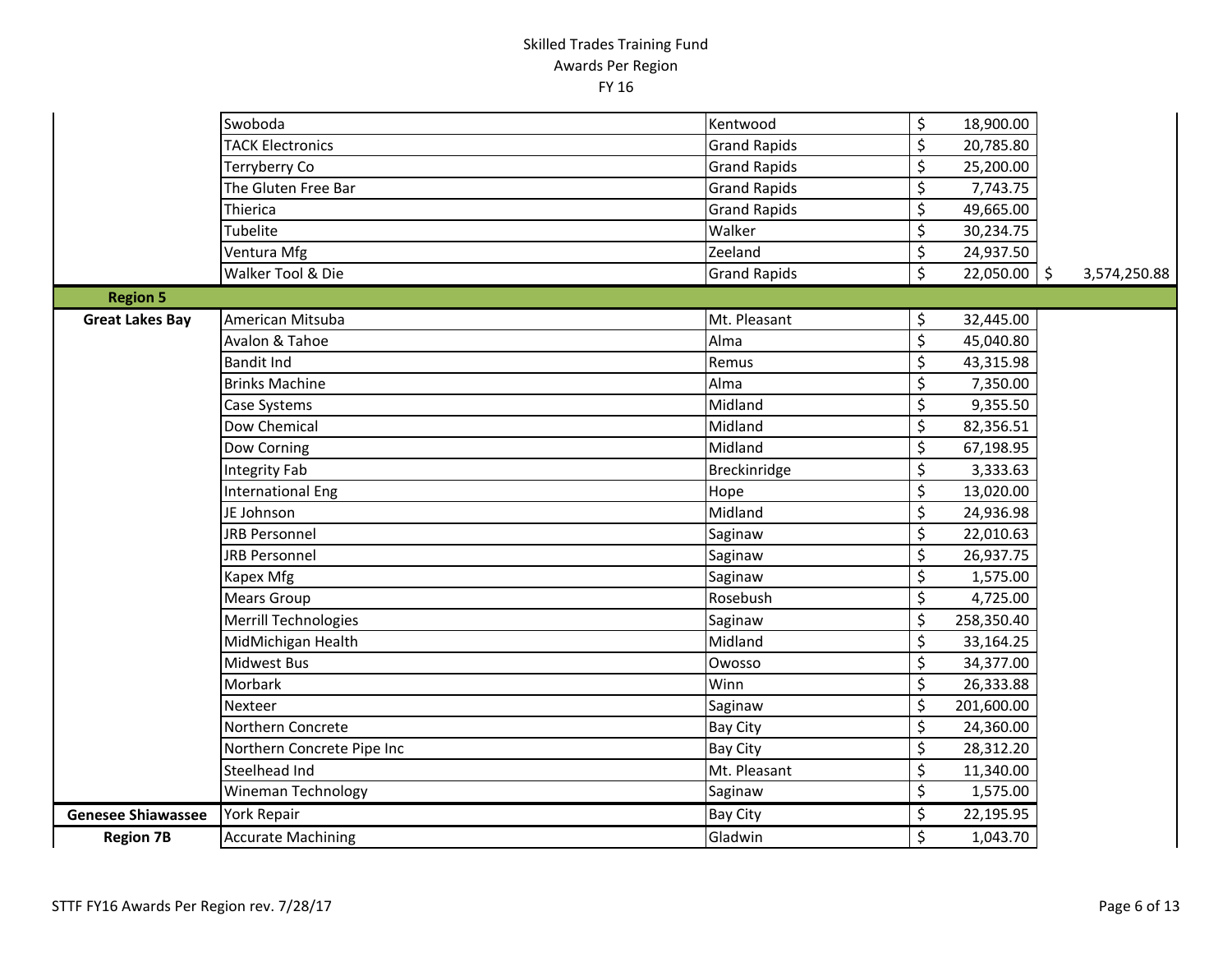| \$<br>Gladwin<br>6,447.00<br>E & D Engineering<br>\$<br>Clare<br>Jay's Sporting Goods<br>1,254.75<br>\$<br>Gladwin<br>7,554.75<br>Loose Plastics<br>\$<br>Magline Inc<br>Standish<br>38,970.75<br>\$<br>Clare<br>Northern Logistics<br>1,254.75<br><b>Southeast Michigan</b><br><b>Community Alliance</b><br>(SEMCA)<br>\$<br>$50,259.30$ \$<br>GM - Bay City<br>1,138,755.66<br><b>Bay City</b><br><b>Region 6</b><br>Flint<br>\$<br><b>GM</b> - Flint Assembly<br>36,892.80<br><b>Capital Area</b><br>\$<br>AIS<br>Lenox<br>3,150.00<br>\$<br>Williamston<br>59,518.20<br><b>Bekum America</b><br>$\overline{\xi}$<br>35,070.00<br>Trilogy<br>Lapeer<br>$\overline{\xi}$<br><b>Grand Blanc</b><br>17,613.75<br>Trilogy<br><b>DESC</b><br>\$<br>Burton<br>4,725.00<br><b>Genesee Shiawassee</b><br>Alta Equipment<br>\$<br>5,622.75<br>Abadata Computer<br>Sebewaing<br>\$<br><b>Advanced Auto Trends</b><br>Snover<br>17,102.63<br>\$<br><b>Advanced Auto Trends</b><br>27,998.41<br>Snover<br>\$<br>Ally Equipment<br>Flint<br>6,300.00<br>\$<br>74,638.23<br>Covenant Eyes<br>Owosso<br>\$<br>Machine Tool & Gear<br>Corunna<br>36,855.00<br>\$<br>Midwest Rubber<br>Deckerville<br>25,637.85<br>\$<br>Ubly<br>Pepro Enterprises<br>8,949.15<br>\$<br>4,509.75<br><b>Quest Industries</b><br>Lapeer<br>\$<br>Ubly<br>31,192.35<br><b>Regency Plastics</b><br>\$<br><b>Bad Axe</b><br>Robert Brown Dairy<br>9,624.14<br>\$<br><b>Bad Axe</b><br>2,325.75<br><b>Robert Brown Dairy</b><br>\$<br>Owosso<br>39,843.30<br>Sonoco<br>\$<br><b>Thumb Plastics</b><br><b>Bad Axe</b><br>21,788.55<br>\$<br><b>Thumb Tool</b><br><b>Bad Axe</b><br>7,832.52<br><b>Southeast Michigan</b><br><b>Community Alliance</b><br>\$<br>(SEMCA)<br>Ubly<br>6,195.00<br>Valley Ent. | Bopp | AuGres | \$<br>6,760.26 |  |
|----------------------------------------------------------------------------------------------------------------------------------------------------------------------------------------------------------------------------------------------------------------------------------------------------------------------------------------------------------------------------------------------------------------------------------------------------------------------------------------------------------------------------------------------------------------------------------------------------------------------------------------------------------------------------------------------------------------------------------------------------------------------------------------------------------------------------------------------------------------------------------------------------------------------------------------------------------------------------------------------------------------------------------------------------------------------------------------------------------------------------------------------------------------------------------------------------------------------------------------------------------------------------------------------------------------------------------------------------------------------------------------------------------------------------------------------------------------------------------------------------------------------------------------------------------------------------------------------------------------------------------------------------------------------------------------------------------------------------------------------------------------------|------|--------|----------------|--|
|                                                                                                                                                                                                                                                                                                                                                                                                                                                                                                                                                                                                                                                                                                                                                                                                                                                                                                                                                                                                                                                                                                                                                                                                                                                                                                                                                                                                                                                                                                                                                                                                                                                                                                                                                                      |      |        |                |  |
|                                                                                                                                                                                                                                                                                                                                                                                                                                                                                                                                                                                                                                                                                                                                                                                                                                                                                                                                                                                                                                                                                                                                                                                                                                                                                                                                                                                                                                                                                                                                                                                                                                                                                                                                                                      |      |        |                |  |
|                                                                                                                                                                                                                                                                                                                                                                                                                                                                                                                                                                                                                                                                                                                                                                                                                                                                                                                                                                                                                                                                                                                                                                                                                                                                                                                                                                                                                                                                                                                                                                                                                                                                                                                                                                      |      |        |                |  |
|                                                                                                                                                                                                                                                                                                                                                                                                                                                                                                                                                                                                                                                                                                                                                                                                                                                                                                                                                                                                                                                                                                                                                                                                                                                                                                                                                                                                                                                                                                                                                                                                                                                                                                                                                                      |      |        |                |  |
|                                                                                                                                                                                                                                                                                                                                                                                                                                                                                                                                                                                                                                                                                                                                                                                                                                                                                                                                                                                                                                                                                                                                                                                                                                                                                                                                                                                                                                                                                                                                                                                                                                                                                                                                                                      |      |        |                |  |
|                                                                                                                                                                                                                                                                                                                                                                                                                                                                                                                                                                                                                                                                                                                                                                                                                                                                                                                                                                                                                                                                                                                                                                                                                                                                                                                                                                                                                                                                                                                                                                                                                                                                                                                                                                      |      |        |                |  |
|                                                                                                                                                                                                                                                                                                                                                                                                                                                                                                                                                                                                                                                                                                                                                                                                                                                                                                                                                                                                                                                                                                                                                                                                                                                                                                                                                                                                                                                                                                                                                                                                                                                                                                                                                                      |      |        |                |  |
|                                                                                                                                                                                                                                                                                                                                                                                                                                                                                                                                                                                                                                                                                                                                                                                                                                                                                                                                                                                                                                                                                                                                                                                                                                                                                                                                                                                                                                                                                                                                                                                                                                                                                                                                                                      |      |        |                |  |
|                                                                                                                                                                                                                                                                                                                                                                                                                                                                                                                                                                                                                                                                                                                                                                                                                                                                                                                                                                                                                                                                                                                                                                                                                                                                                                                                                                                                                                                                                                                                                                                                                                                                                                                                                                      |      |        |                |  |
|                                                                                                                                                                                                                                                                                                                                                                                                                                                                                                                                                                                                                                                                                                                                                                                                                                                                                                                                                                                                                                                                                                                                                                                                                                                                                                                                                                                                                                                                                                                                                                                                                                                                                                                                                                      |      |        |                |  |
|                                                                                                                                                                                                                                                                                                                                                                                                                                                                                                                                                                                                                                                                                                                                                                                                                                                                                                                                                                                                                                                                                                                                                                                                                                                                                                                                                                                                                                                                                                                                                                                                                                                                                                                                                                      |      |        |                |  |
|                                                                                                                                                                                                                                                                                                                                                                                                                                                                                                                                                                                                                                                                                                                                                                                                                                                                                                                                                                                                                                                                                                                                                                                                                                                                                                                                                                                                                                                                                                                                                                                                                                                                                                                                                                      |      |        |                |  |
|                                                                                                                                                                                                                                                                                                                                                                                                                                                                                                                                                                                                                                                                                                                                                                                                                                                                                                                                                                                                                                                                                                                                                                                                                                                                                                                                                                                                                                                                                                                                                                                                                                                                                                                                                                      |      |        |                |  |
|                                                                                                                                                                                                                                                                                                                                                                                                                                                                                                                                                                                                                                                                                                                                                                                                                                                                                                                                                                                                                                                                                                                                                                                                                                                                                                                                                                                                                                                                                                                                                                                                                                                                                                                                                                      |      |        |                |  |
|                                                                                                                                                                                                                                                                                                                                                                                                                                                                                                                                                                                                                                                                                                                                                                                                                                                                                                                                                                                                                                                                                                                                                                                                                                                                                                                                                                                                                                                                                                                                                                                                                                                                                                                                                                      |      |        |                |  |
|                                                                                                                                                                                                                                                                                                                                                                                                                                                                                                                                                                                                                                                                                                                                                                                                                                                                                                                                                                                                                                                                                                                                                                                                                                                                                                                                                                                                                                                                                                                                                                                                                                                                                                                                                                      |      |        |                |  |
|                                                                                                                                                                                                                                                                                                                                                                                                                                                                                                                                                                                                                                                                                                                                                                                                                                                                                                                                                                                                                                                                                                                                                                                                                                                                                                                                                                                                                                                                                                                                                                                                                                                                                                                                                                      |      |        |                |  |
|                                                                                                                                                                                                                                                                                                                                                                                                                                                                                                                                                                                                                                                                                                                                                                                                                                                                                                                                                                                                                                                                                                                                                                                                                                                                                                                                                                                                                                                                                                                                                                                                                                                                                                                                                                      |      |        |                |  |
|                                                                                                                                                                                                                                                                                                                                                                                                                                                                                                                                                                                                                                                                                                                                                                                                                                                                                                                                                                                                                                                                                                                                                                                                                                                                                                                                                                                                                                                                                                                                                                                                                                                                                                                                                                      |      |        |                |  |
|                                                                                                                                                                                                                                                                                                                                                                                                                                                                                                                                                                                                                                                                                                                                                                                                                                                                                                                                                                                                                                                                                                                                                                                                                                                                                                                                                                                                                                                                                                                                                                                                                                                                                                                                                                      |      |        |                |  |
|                                                                                                                                                                                                                                                                                                                                                                                                                                                                                                                                                                                                                                                                                                                                                                                                                                                                                                                                                                                                                                                                                                                                                                                                                                                                                                                                                                                                                                                                                                                                                                                                                                                                                                                                                                      |      |        |                |  |
|                                                                                                                                                                                                                                                                                                                                                                                                                                                                                                                                                                                                                                                                                                                                                                                                                                                                                                                                                                                                                                                                                                                                                                                                                                                                                                                                                                                                                                                                                                                                                                                                                                                                                                                                                                      |      |        |                |  |
|                                                                                                                                                                                                                                                                                                                                                                                                                                                                                                                                                                                                                                                                                                                                                                                                                                                                                                                                                                                                                                                                                                                                                                                                                                                                                                                                                                                                                                                                                                                                                                                                                                                                                                                                                                      |      |        |                |  |
|                                                                                                                                                                                                                                                                                                                                                                                                                                                                                                                                                                                                                                                                                                                                                                                                                                                                                                                                                                                                                                                                                                                                                                                                                                                                                                                                                                                                                                                                                                                                                                                                                                                                                                                                                                      |      |        |                |  |
|                                                                                                                                                                                                                                                                                                                                                                                                                                                                                                                                                                                                                                                                                                                                                                                                                                                                                                                                                                                                                                                                                                                                                                                                                                                                                                                                                                                                                                                                                                                                                                                                                                                                                                                                                                      |      |        |                |  |
|                                                                                                                                                                                                                                                                                                                                                                                                                                                                                                                                                                                                                                                                                                                                                                                                                                                                                                                                                                                                                                                                                                                                                                                                                                                                                                                                                                                                                                                                                                                                                                                                                                                                                                                                                                      |      |        |                |  |
|                                                                                                                                                                                                                                                                                                                                                                                                                                                                                                                                                                                                                                                                                                                                                                                                                                                                                                                                                                                                                                                                                                                                                                                                                                                                                                                                                                                                                                                                                                                                                                                                                                                                                                                                                                      |      |        |                |  |
|                                                                                                                                                                                                                                                                                                                                                                                                                                                                                                                                                                                                                                                                                                                                                                                                                                                                                                                                                                                                                                                                                                                                                                                                                                                                                                                                                                                                                                                                                                                                                                                                                                                                                                                                                                      |      |        |                |  |
|                                                                                                                                                                                                                                                                                                                                                                                                                                                                                                                                                                                                                                                                                                                                                                                                                                                                                                                                                                                                                                                                                                                                                                                                                                                                                                                                                                                                                                                                                                                                                                                                                                                                                                                                                                      |      |        |                |  |
|                                                                                                                                                                                                                                                                                                                                                                                                                                                                                                                                                                                                                                                                                                                                                                                                                                                                                                                                                                                                                                                                                                                                                                                                                                                                                                                                                                                                                                                                                                                                                                                                                                                                                                                                                                      |      |        |                |  |
|                                                                                                                                                                                                                                                                                                                                                                                                                                                                                                                                                                                                                                                                                                                                                                                                                                                                                                                                                                                                                                                                                                                                                                                                                                                                                                                                                                                                                                                                                                                                                                                                                                                                                                                                                                      |      |        |                |  |
|                                                                                                                                                                                                                                                                                                                                                                                                                                                                                                                                                                                                                                                                                                                                                                                                                                                                                                                                                                                                                                                                                                                                                                                                                                                                                                                                                                                                                                                                                                                                                                                                                                                                                                                                                                      |      |        |                |  |
|                                                                                                                                                                                                                                                                                                                                                                                                                                                                                                                                                                                                                                                                                                                                                                                                                                                                                                                                                                                                                                                                                                                                                                                                                                                                                                                                                                                                                                                                                                                                                                                                                                                                                                                                                                      |      |        |                |  |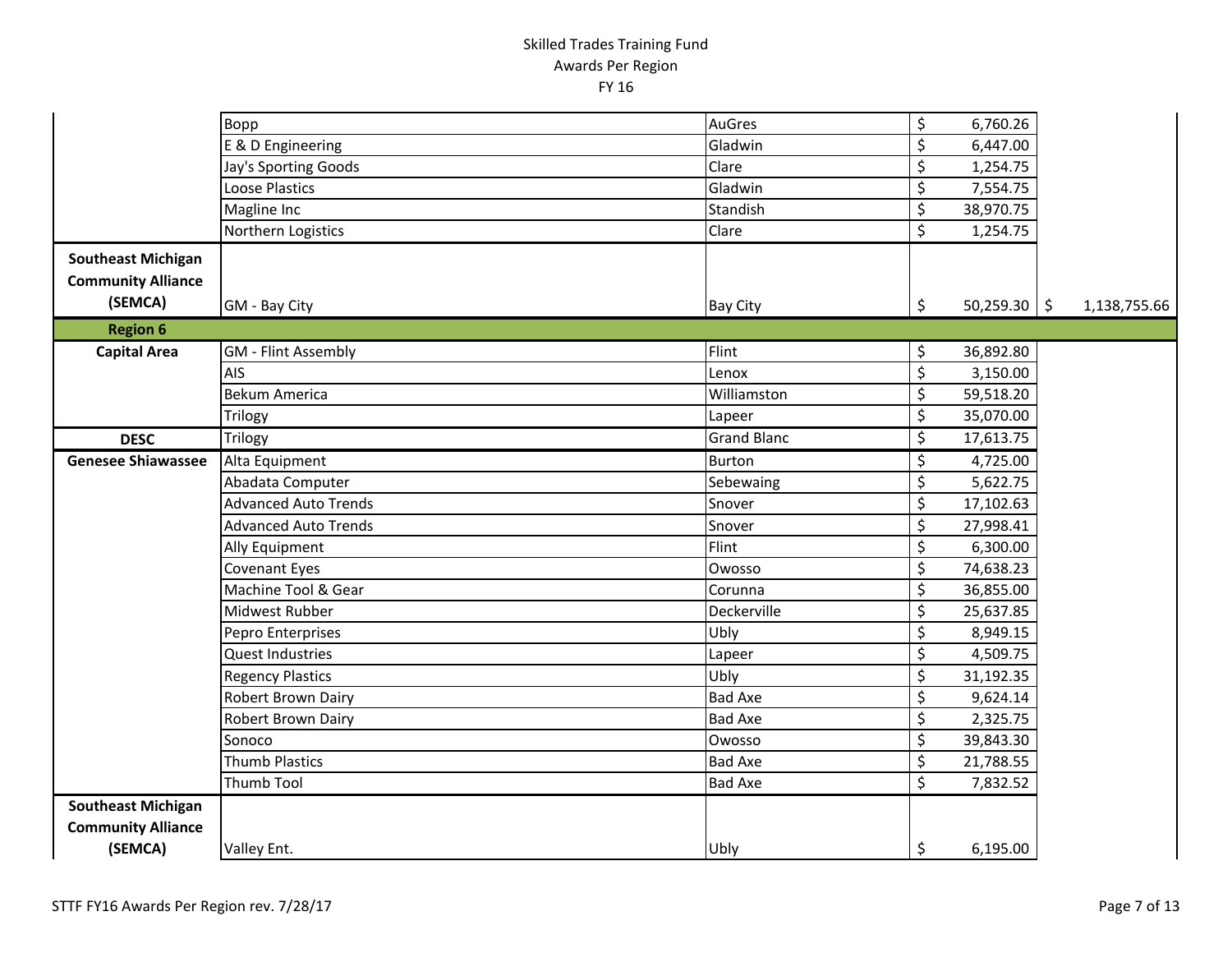|                     | <b>GM</b> - Flint Engine        | Flint               | $\boldsymbol{\mathsf{S}}$      | 86,574.50      |            |
|---------------------|---------------------------------|---------------------|--------------------------------|----------------|------------|
|                     | <b>GM</b> - Flint Tooling       | Flint               | $\boldsymbol{\zeta}$           | 7,875.00       |            |
|                     | <b>GM-Flint Metal</b>           | Flint               | $\overline{\mathcal{S}}$       | $37,255.05$ \$ | 615,089.67 |
| <b>Region 7</b>     |                                 |                     |                                |                |            |
| <b>Capital Area</b> | <b>IMPCO</b>                    | Lansing             | \$                             | 29,587.50      |            |
|                     | 21st Century Plastics           | Potterville         | $\overline{\mathcal{S}}$       | 28,153.65      |            |
|                     | <b>AIS Construction</b>         | Lansing             | \$                             | 10,631.25      |            |
|                     | <b>Burcham Hills</b>            | <b>East Lansing</b> | \$                             | 31,162.95      |            |
|                     | Cameron Tool Corp               | Lansing             | $\overline{\mathcal{S}}$       | 40,154.10      |            |
|                     | Capital Internal Med.           | Lansing             | $\overline{\mathcal{S}}$       | 79,830.45      |            |
|                     | Demmer                          | Lansing             | \$                             | 60,227.43      |            |
|                     | Eckhart & Asso.                 | Lansing             | $\overline{\mathcal{S}}$       | 15,836.47      |            |
|                     | Enprotech                       | Lansing             | \$                             | 65,784.05      |            |
|                     | Franchino                       | Lansing             | $\boldsymbol{\dot{\varsigma}}$ | 48,163.50      |            |
|                     | Franklin Energy                 | Okemos              | \$                             | 2,310.00       |            |
|                     | Hayes Green Beach               | Charlotte           | \$                             | 59,970.92      |            |
|                     | Kirchhoff Van-Rob               | Lansing             | $\zeta$                        | 54,800.69      |            |
|                     | <b>MAHLE Engine</b>             | St Johns            | \$                             | 56,097.39      |            |
|                     | Meridian Magnesium              | Eaton Rapids        | \$                             | 50,417.96      |            |
|                     | Michigan Milk                   | Ovid                | $\overline{\mathcal{S}}$       | 22,045.34      |            |
|                     | Michigan Orthopedic Center      | Lansing             | \$                             | 4,977.03       |            |
|                     | Midway                          | Williamston         | $\overline{\mathcal{S}}$       | 19,698.35      |            |
|                     | Munters Corp.                   | Mason               | \$                             | 41,256.60      |            |
|                     | Neogen                          | Lansing             | \$                             | 149,388.75     |            |
|                     | Niowave                         | Lansing             | $\overline{\mathcal{S}}$       | 17,302.95      |            |
|                     | Orchid Orthopedic               | Holt                | $\overline{\mathcal{S}}$       | 55,620.56      |            |
|                     | Origami Brain Injury            | Mason               | $\overline{\mathcal{S}}$       | 18,976.23      |            |
|                     | <b>Professional Metal Works</b> | Haslett             | \$                             | 16,980.60      |            |
|                     | Quest Software                  | St Johns            | \$                             | 77,870.10      |            |
|                     | Roberts Sinto                   | Lansing             | \$                             | 28,508.03      |            |
|                     | <b>RSDC</b>                     | Holt                | \$                             | 42,987.00      |            |
|                     | Ryder International             | Lansing             | \$                             | 58,275.00      |            |
|                     | Tecomet-Symmetry                | Lansing             | $\zeta$                        | 107,378.25     |            |
|                     | Trilogy                         | <b>East Lansing</b> | \$                             | 36,141.00      |            |
|                     | Trilogy                         | <b>Okemos</b>       | \$                             | 23,341.50      |            |
|                     |                                 |                     |                                |                |            |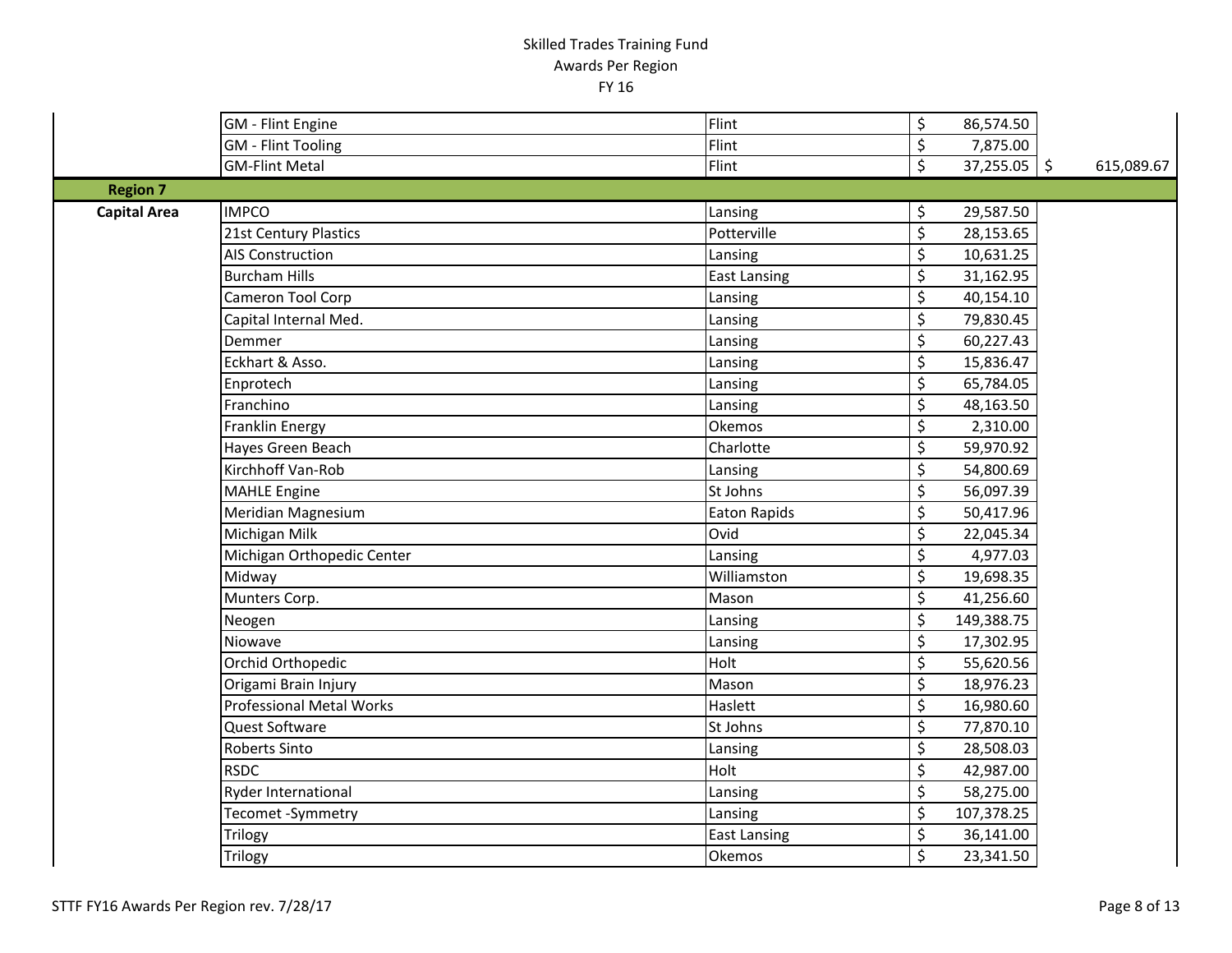|                           | <b>Williamston Products</b>         | Williamston          | \$                       | 64,914.82      |              |  |
|---------------------------|-------------------------------------|----------------------|--------------------------|----------------|--------------|--|
| <b>DESC</b>               | Alta Equipment                      | Lansing              | \$                       | 1,575.00       |              |  |
| <b>Oakland</b>            | Norplas dba DexSys                  | Delta Township       | \$                       | 38,146.50      |              |  |
| <b>Southeast Michigan</b> |                                     |                      |                          |                |              |  |
| <b>Community Alliance</b> |                                     |                      |                          |                |              |  |
| (SEMCA)                   | <b>General Motors Delta</b>         | Lansing              | \$                       | 42,338.10      |              |  |
|                           |                                     |                      |                          |                |              |  |
|                           | <b>GM</b> - Lansing                 | Lansing              | \$                       | $47,454.04$ \$ | 1,548,304.04 |  |
| <b>Region 8</b>           |                                     |                      |                          |                |              |  |
| <b>Capital Area</b>       | Trilogy                             | <b>Battle Creek</b>  | \$                       | 46,042.50      |              |  |
| <b>Kinexus</b>            | <b>Hanson Mold</b>                  | St. Joseph           | \$                       | 18,900.00      |              |  |
|                           | Mach Mold                           | <b>Benton Harbor</b> | \$                       | 10,832.85      |              |  |
|                           | Pilkington                          | <b>Niles</b>         | \$                       | 97,505.10      |              |  |
| <b>MWSW</b>               | American Axle Mfg                   | <b>Three Rivers</b>  | \$                       | 116,485.95     |              |  |
|                           | Dimplex Thermal Solution            | Kalamazoo            | \$                       | 11,065.95      |              |  |
|                           | Dock Foundry dba Metal Technologies | <b>Three Rivers</b>  | \$                       | 8,707.65       |              |  |
|                           | <b>Duncan Aviation</b>              | <b>Battle Creek</b>  | \$                       | 108,675.00     |              |  |
|                           | Eagle                               | <b>Bridgman</b>      | \$                       | 24,879.75      |              |  |
|                           | Eimo Technologies                   | Vicksburg            | \$                       | 37,106.41      |              |  |
|                           | Michigan Milk                       | Constantine          | \$                       | 4,725.00       |              |  |
|                           | Pfizer                              | Kalamazoo            | \$                       | 126,000.00     |              |  |
|                           | <b>WKW Extrusion</b>                | Portage              | $\overline{\xi}$         | 15,003.45      |              |  |
|                           | X-L Machine                         | <b>Three Rivers</b>  | \$                       | 40,258.05      |              |  |
| <b>Northeast</b>          | <b>Panel Processing</b>             | Coldwater            | $\overline{\mathcal{S}}$ | $12,075.00$ \$ | 678,262.66   |  |
| <b>Region 9</b>           |                                     |                      |                          |                |              |  |
| <b>Capital Area</b>       | <b>Orchid Chelsea</b>               | Chelsea              | \$                       | 14,742.00      |              |  |
|                           | <b>Ryder International</b>          | Trenton              | \$                       | 23,625.00      |              |  |
|                           | Trilogy                             | Howell               | \$                       | 39,873.75      |              |  |
|                           | <b>Trilogy</b>                      | Jackson              | \$                       | 14,952.00      |              |  |
| Macomb/St. Clair          | <b>Omega Plastics</b>               | <b>Clinton Twp</b>   | \$                       | 33,962.25      |              |  |
| Oakland                   | <b>Becker Orthopedic</b>            | Troy                 | \$                       | 18,998.44      |              |  |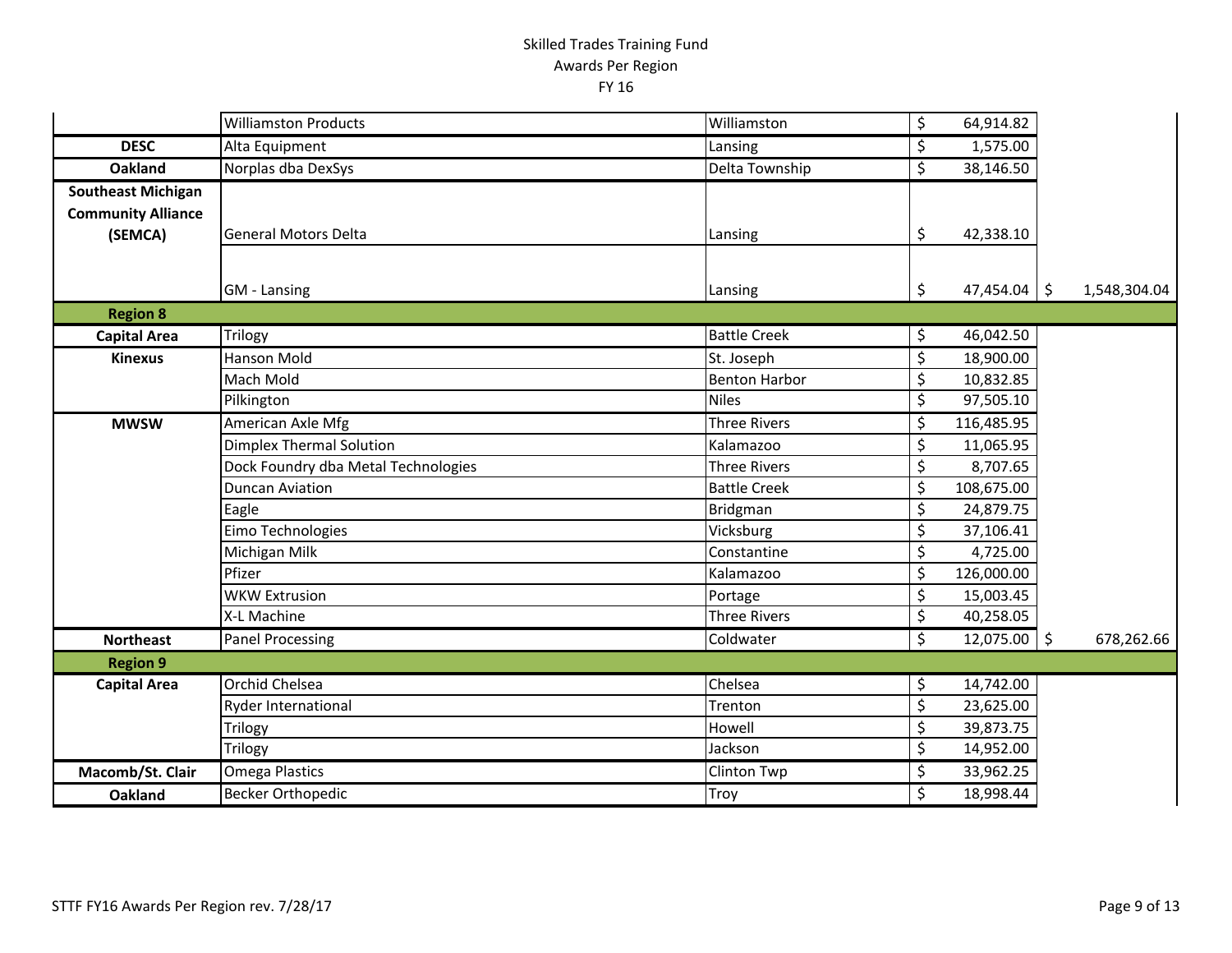| <b>Southeast Michigan</b> |                             |             |                          |              |              |
|---------------------------|-----------------------------|-------------|--------------------------|--------------|--------------|
| <b>Community Alliance</b> |                             |             |                          |              |              |
| (SEMCA)                   | Capital Communication       | Plymouth    | \$                       | 17,325.00    |              |
|                           | Fluid Equipment Development | Monroe      | $\zeta$                  | 3,496.50     |              |
|                           | Globe Tech                  | Plymouth    | \$                       | 12,174.75    |              |
|                           | Loc Performance             | Plymouth    | \$                       | 22,785.00    |              |
|                           | Monroe Environmental        | Monroe      | $\overline{\mathcal{S}}$ | 19,535.25    |              |
|                           | Norplas dba Team            | Brownstown  | $\overline{\xi}$         | 4,069.80     |              |
|                           | Pinnacle Technology         | Ottawa Lake | \$                       | 51,975.00    |              |
|                           | Premier                     | Monroe      | $\overline{\mathcal{S}}$ | 525.00       |              |
| <b>SEMI Con</b>           | AA Gear                     | Howell      | \$                       | 27,652.93    |              |
|                           | <b>AccuBilt</b>             | Jackson     | $\zeta$                  | 5,034.75     |              |
|                           | <b>Ashcom Technologies</b>  | Ann Arbor   | \$                       | 4,725.00     |              |
|                           | Camshaft Machine Co         | Jackson     | $\zeta$                  | 13,749.37    |              |
|                           | <b>Consumers Energy</b>     | Jackson     | \$                       | 342,333.60   |              |
|                           | <b>CRW Plastics</b>         | Howell      | \$                       | 55,649.14    |              |
|                           | <b>Elm Plating</b>          | Jackson     | $\zeta$                  | 50,174.25    |              |
|                           | <b>Flexible Metal</b>       | Hamburg     | \$                       | 24,831.45    |              |
|                           | <b>Hi-Lex Controls</b>      | Hudson      | \$                       | 6,247.50     |              |
|                           | Lomar Machine               | Horton      | \$                       | 35,358.75    |              |
|                           | <b>Lyons Consulting</b>     | Ann Arbor   | $\overline{\xi}$         | 8,662.50     |              |
|                           | Martinrea                   | Jonesville  | $\overline{\mathcal{S}}$ | 183,450.75   |              |
|                           | MMI Engineered              | Saline      | $\zeta$                  | 29,965.73    |              |
|                           | Orbitform                   | Jackson     | \$                       | 9,450.00     |              |
|                           | <b>Precision Gage</b>       | Hillsdale   | \$                       | 3,150.00     |              |
|                           | Quantum Signal              | Saline      | $\zeta$                  | 6,583.50     |              |
|                           | Technique                   | Jackson     | \$                       | 30,145.50    |              |
|                           | Toyoda Gosei                | Brighton    | \$                       | 55,125.00    |              |
|                           | <b>UIS SCADA</b>            | Dexter      | \$                       | 34,970.25 \$ | 1,205,299.70 |
| <b>Region 10</b>          |                             |             |                          |              |              |
| <b>Capital Area</b>       | AIS                         | New Hudson  | \$                       | 6,300.00     |              |
|                           | Trilogy                     | Macomb      | \$                       | 67,383.75    |              |
|                           | Trilogy                     | Commerce    | \$                       | 35,211.75    |              |
| <b>DESC</b>               | <b>New Center Stamping</b>  | Detroit     | \$                       | 19,808.25    |              |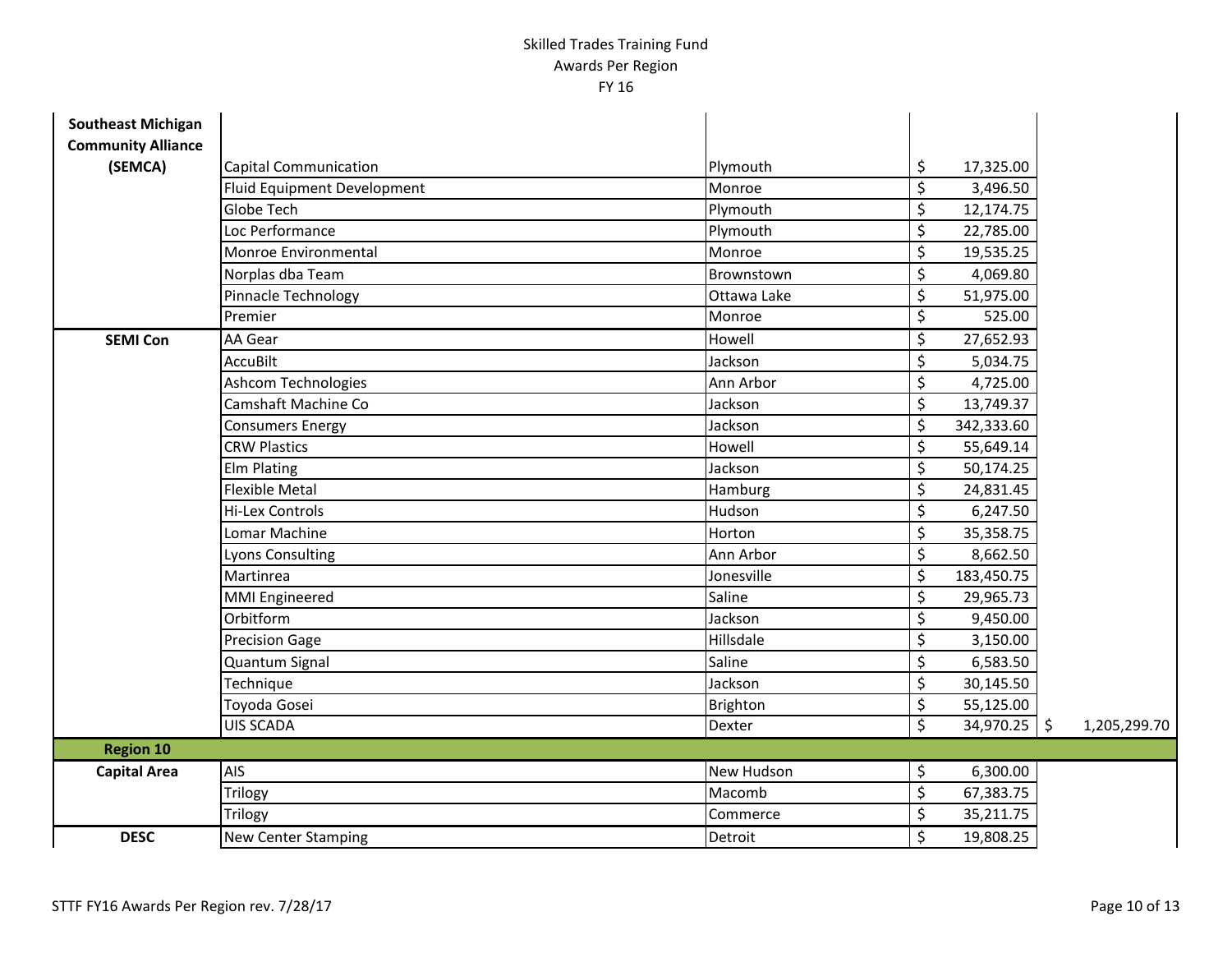|                  | Alta Equipment                   | Detroit                  | \$                              | 7,565.25   |
|------------------|----------------------------------|--------------------------|---------------------------------|------------|
|                  | Alta Equipment                   | Romulus                  | $\overline{\xi}$                | 2,840.25   |
|                  | Alta Equipment                   | Wixom                    | \$                              | 39,085.20  |
|                  | Alta Equipment                   | New Hudson               | \$                              | 15,834.00  |
|                  | Alta Equipment                   | <b>Sterling Heights</b>  | \$                              | 7,959.00   |
|                  | LayNew Center Stamping Inc       | Detroit                  | \$                              | 30,267.30  |
|                  | Martinrea Hot Stampings          | Detroit                  | \$                              | 6,263.25   |
| Macomb/St. Clair | <b>Advanced Boring</b>           | Chesterfield             | \$                              | 3,150.00   |
|                  | <b>CH Industries</b>             | <b>Shelby Twnshp</b>     | \$                              | 3,150.00   |
|                  | F Metalworks                     | Roseville                | $\overline{\boldsymbol{\zeta}}$ | 13,230.00  |
|                  | Lipari Foods                     | Warren                   | $\overline{\boldsymbol{\zeta}}$ | 28,612.50  |
|                  | Northern Industrial              | <b>Harrison Township</b> | \$                              | 19,425.00  |
|                  | <b>Omega Plastics</b>            | <b>Clinton Twp</b>       | \$                              | 18,028.50  |
|                  | Paslin                           | Warren                   | \$                              | 37,800.00  |
|                  | TI Automotive                    | New Baltimore            | $\overline{\boldsymbol{\zeta}}$ | 28,927.50  |
| Oakland          | <b>AirBoss</b>                   | <b>Auburn Hills</b>      | \$                              | 31,332.00  |
|                  | Android Ind                      | <b>Auburn Hills</b>      | \$                              | 7,350.00   |
|                  | <b>Applied Mfg</b>               | Lake Orion               | \$                              | 13,504.05  |
|                  | Axson Tech.                      | Madison Hgts.            | \$                              | 5,061.00   |
|                  | <b>Borg Warner</b>               | Livonia                  | \$                              | 7,875.00   |
|                  | BorgWarner                       | <b>Auburn Hills</b>      | \$                              | 27,392.40  |
|                  | <b>Brose Jefferson</b>           | Warren                   | $\overline{\xi}$                | 11,224.50  |
|                  | <b>Brose New Boston</b>          | New Boston               | \$                              | 11,025.00  |
|                  | <b>Brose North America</b>       | <b>Auburn Hills</b>      | \$                              | 21,105.00  |
|                  | Dayco Products                   | Roseville                | $\overline{\boldsymbol{\zeta}}$ | 12,752.25  |
|                  | DieTronik                        | <b>Auburn Hills</b>      | \$                              | 19,797.12  |
|                  | Fanuc                            | <b>Rochester Hills</b>   | $\overline{\xi}$                | 30,201.23  |
|                  | <b>Fanuc America Corporation</b> | Rochester Hills          | \$                              | 53,175.15  |
|                  | <b>FCA US LLC</b>                | <b>Auburn Hills</b>      | $\overline{\xi}$                | 367,048.50 |
|                  | FEV North America                | <b>Auburn Hills</b>      | $\overline{\xi}$                | 9,450.00   |
|                  | Gabletek                         | Troy                     | $\overline{\xi}$                | 25,893.00  |
|                  | Henniges Automotive              | <b>Auburn Hills</b>      | \$                              | 19,891.20  |
|                  | <b>Industrial Automation</b>     | Rochester Hills          | $\overline{\xi}$                | 9,056.25   |
|                  | Marada Industries                | New Hudson               | \$                              | 65,037.00  |
|                  | <b>Marposs</b>                   | <b>Auburn Hills</b>      | \$                              | 12,127.50  |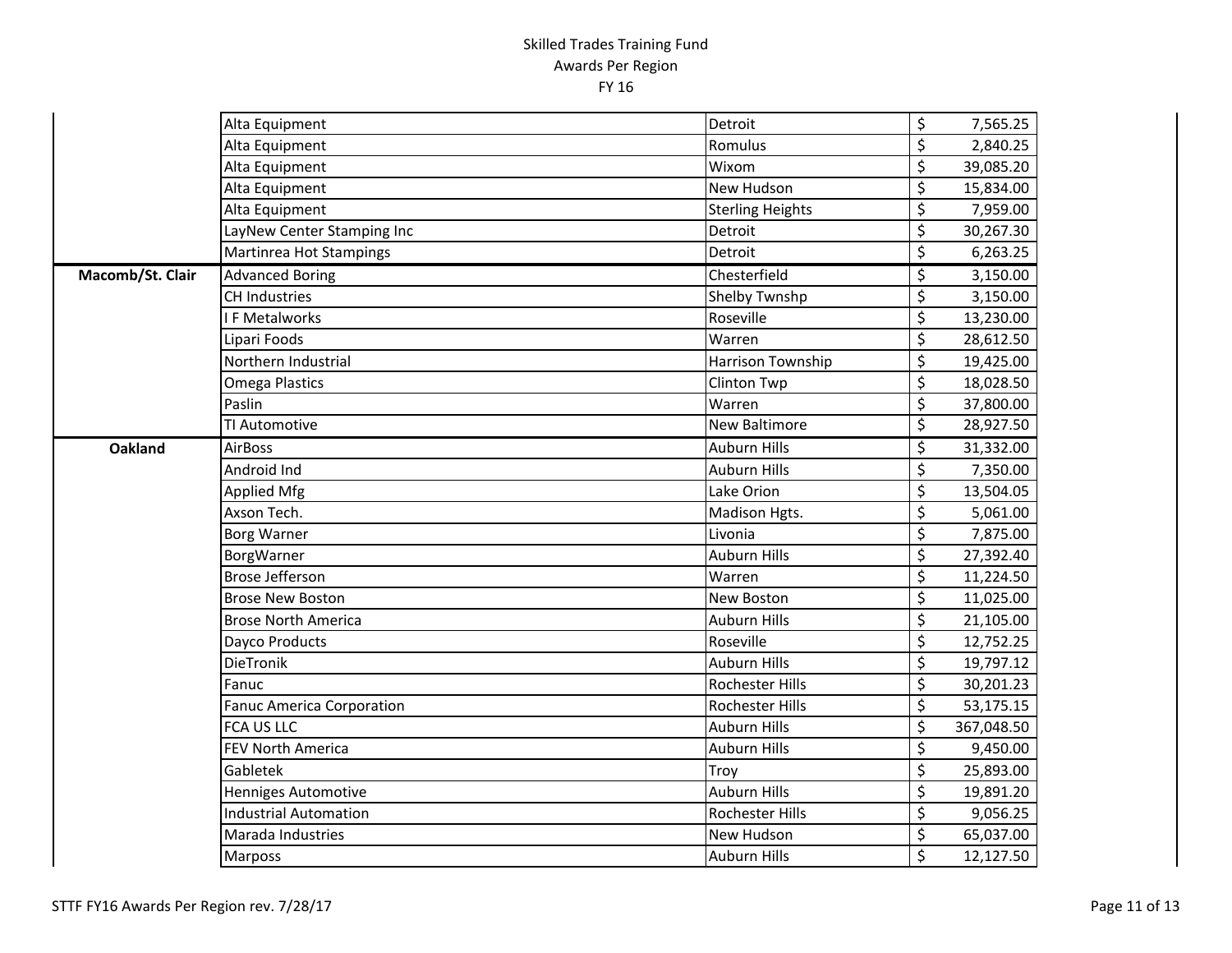|                           | Maya Jig Grinding                          | <b>Farmington Hills</b> | \$                              | 3,150.00  |
|---------------------------|--------------------------------------------|-------------------------|---------------------------------|-----------|
|                           | Nuspire Corp.                              | Commerce Township       | \$                              | 50,400.00 |
|                           | <b>Orchid Detroit</b>                      | <b>Farmington Hills</b> | \$                              | 5,554.50  |
|                           | <b>Orion Test</b>                          | <b>Auburn Hills</b>     | $\overline{\varsigma}$          | 4,147.50  |
|                           | <b>PITSS</b>                               | Troy                    | $\overline{\xi}$                | 6,300.00  |
|                           | Ralco                                      | <b>Auburn Hills</b>     | \$                              | 6,385.58  |
|                           | <b>Richard Tool</b>                        | New Hudson              | $\overline{\boldsymbol{\zeta}}$ | 12,071.85 |
|                           | Silent Call                                | Waterford               | $\overline{\varsigma}$          | 13,808.42 |
|                           | SL America                                 | <b>Auburn Hills</b>     | $\overline{\xi}$                | 13,125.00 |
|                           | <b>SL America</b>                          | <b>Auburn Hills</b>     | \$                              | 16,800.00 |
|                           | Softura                                    | <b>Famington Hills</b>  | $\overline{\boldsymbol{\zeta}}$ | 20,475.00 |
|                           | <b>Tech Line</b>                           | Troy                    | $\overline{\boldsymbol{\zeta}}$ | 4,977.00  |
|                           | <b>Tech-Line Auotmation Company</b>        | Troy                    | $\overline{\xi}$                | 1,470.00  |
|                           | The Productivity                           | Lake Orion              | \$                              | 22,050.00 |
|                           | <b>Total Door</b>                          | Waterford               | $\overline{\xi}$                | 21,139.65 |
|                           | Trijicon                                   | Wixom                   | $\overline{\xi}$                | 44,286.52 |
|                           | <b>Utica Controls</b>                      | Troy                    | $\overline{\varsigma}$          | 3,759.00  |
|                           | <b>Welding Technology</b>                  | <b>Farmington Hills</b> | $\overline{\varsigma}$          | 16,038.75 |
|                           | <b>William Beaumont Hosp</b>               | <b>Royal Oak</b>        | $\overline{\xi}$                | 21,640.50 |
|                           | Witzenmann                                 | Troy                    | $\overline{\mathsf{S}}$         | 44,887.50 |
| <b>Southeast Michigan</b> |                                            |                         |                                 |           |
| <b>Community Alliance</b> |                                            |                         |                                 |           |
| (SEMCA)                   | AK Steel Corp.                             | Dearborn                | \$                              | 63,000.00 |
|                           | Autosystems of American dba Magna Lighting | Plymouth                | $\overline{\varsigma}$          | 59,015.25 |
|                           | Dearborn Brand Sauage                      | Dearborn                | \$                              | 29,925.00 |
|                           | <b>Detroit Diesel</b>                      | Detroit                 | $\overline{\boldsymbol{\zeta}}$ | 19,347.30 |
|                           | Dolphin Mfg                                | Taylor                  | $\overline{\xi}$                | 35,201.25 |
|                           | Durr Systems                               | Plymouth                | $\overline{\boldsymbol{\zeta}}$ | 20,233.50 |
|                           | <b>E &amp; E</b>                           | Plymouth                | \$                              | 34,632.15 |
|                           | Fluid Equipment Development                | Monroe                  | \$                              | 33,278.70 |
|                           | General Motors LLC - Pontiac Stamping      | Pontiac                 | \$                              | 28,350.00 |
|                           | GM                                         | Lake Orion              | $\overline{\varsigma}$          | 17,083.50 |
|                           | <b>GM</b> - Warren Transmision             | Warren                  | $\overline{\xi}$                | 41,358.86 |
|                           | <b>GM Tech Center</b>                      | Warren                  | \$                              | 66,784.19 |
|                           | <b>Hella Electronics</b>                   | Plymouth Twnshp         | \$                              | 54,075.00 |